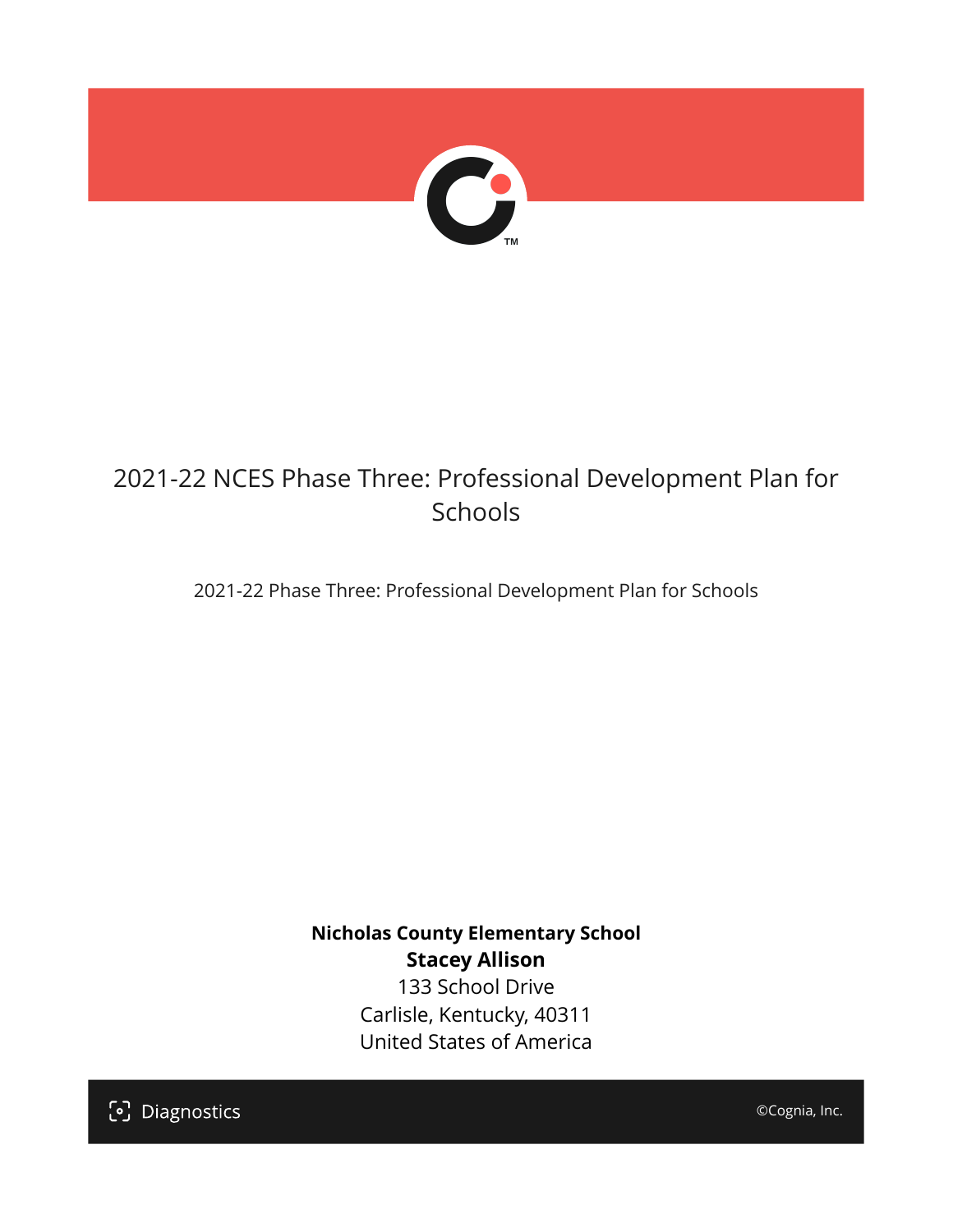2021-22 Phase Three: Professional Development Plan for Schools - 2021-22 NCES Phase Three: Professional Development Plan for

Schools - Generated on 01/20/2022

Nicholas County Elementary School

## **Table of Contents**

[3](#page-2-0) [2021-22 Phase Three: Professional Development Plan for Schools](#page-2-0)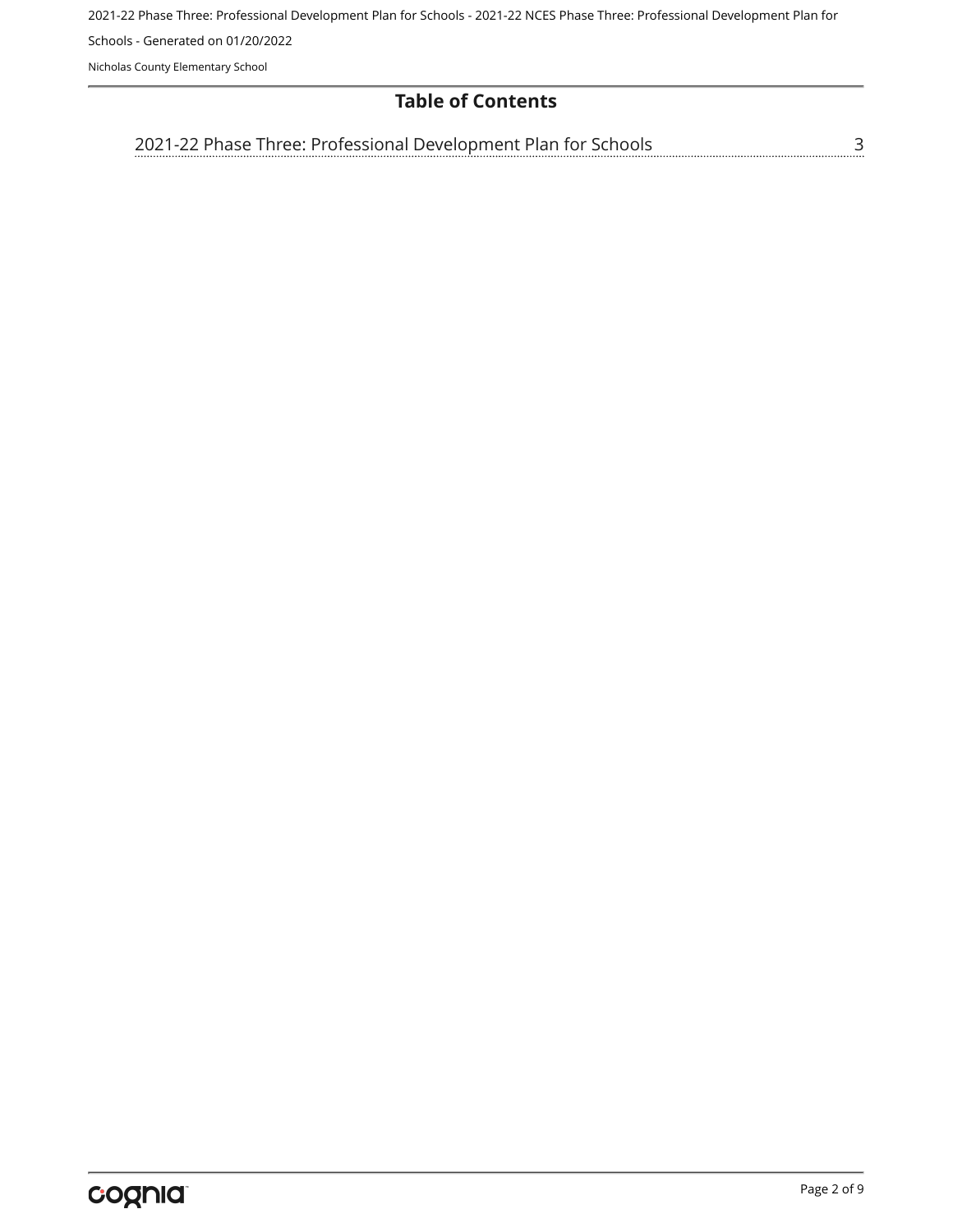## <span id="page-2-0"></span>**2021-22 Phase Three: Professional Development Plan for Schools**

The purpose of this diagnostic is to support the school in designing and implementing a professional development plan that aligns to the goals established in KRS 158.6451 and the local needs assessment. The basis of the professional development plan aligns to [704 KAR 3:035,](https://apps.legislature.ky.gov/Law/kar/704/003/035.pdf) which states the following:

Annual Professional Development Plan:

Section 2. Each local school and district shall develop a process to design a professional development plan that meets the goals established in KRS 158.6451 and in the local needs assessment. A school professional development plan shall be incorporated into the school improvement plan and shall be made public prior to the implementation of the plan. The local district professional development plan shall be incorporated into the district improvement plan and posted to the local district Web site prior to the implementation of the plan.

Section 3. Each school and local district professional development plan shall contain the following elements:

- 1. A clear statement of the school or district mission
- 2. Evidence of representation of all persons affected by the professional development plan
- 3. A needs assessment analysis

4. Professional development objectives that are focused on the school or district mission, derived from the needs assessment, and specify changes in educator practice needed to improve student achievement; and

5. A process for evaluating impact on student learning and improving professional learning, using evaluation results

Research demonstrates a positive link between high-quality professional learning (HQPL), teaching practices and student outcomes. Effective professional learning not only has the potential to improve both classroom instruction and student outcomes, but also it can be effective in recruiting and retaining teachers. When designing and/or selecting HQPL at the local level, it is important to ensure alignment to the characteristics of [High-Quality Professional](https://protect-us.mimecast.com/s/t_VKCmZ28lUj9ElyiG-gxw?domain=education.ky.gov)  [Learning](https://protect-us.mimecast.com/s/t_VKCmZ28lUj9ElyiG-gxw?domain=education.ky.gov).

1. What is the school's mission?

Our school's purpose is to provide a strong foundation of skills, knowledge, and values for our students as they learn how to function and compete in a 21st century global society. To achieve this purpose, we envision a school where every student in every classroom is healthy, safe, supported, engaged, and challenged. Our mission is to create a learning environment which is centered around students, facilitated by teachers, administrators and staff, and supported by home and community so that vision can become reality. Nicholas County School's mission statement is " to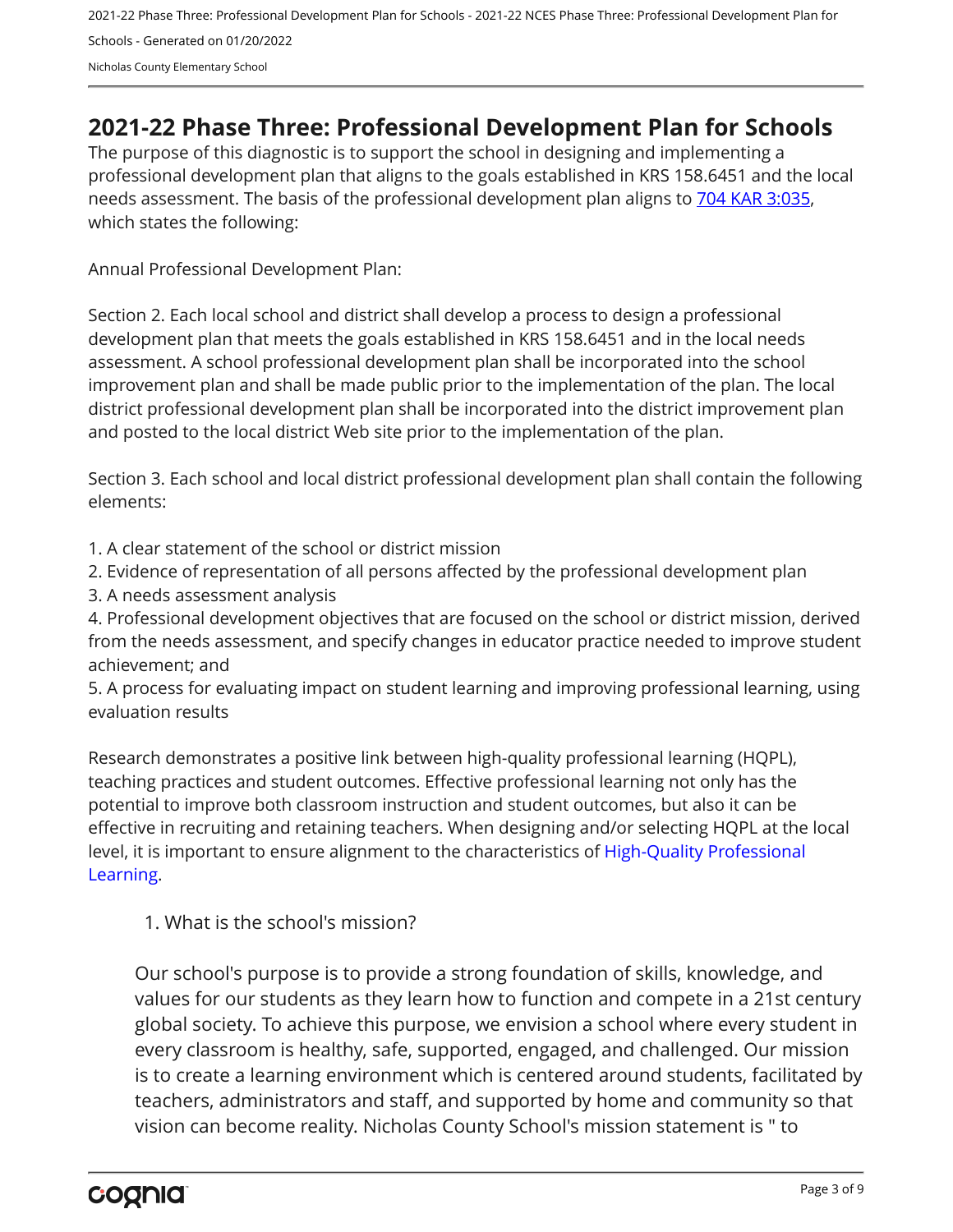prepare all students with the self-discipline and academic proficiency necessary to be contributing citizens in an ever-changing society." With this overall mission as a foundation, Nicholas County Elementary's mission is " PRIDE everyday, that's the Bluejacket Way! Every kid, every day, whatever it takes! Every Student, Every Day".

2. The needs assessment provides the framework for **all** schools to clearly identify their most critical areas for improvement that will be addressed in the planning process through the development of goals, objectives, strategies and activities.

Based on the most critical areas for improvement identified in the completed needs assessment per [703 KAR 5:225](https://apps.legislature.ky.gov/law/kar/703/005/225.pdf) (3), what are the school's **top two priorities** for professional development that support continuous improvement?

For the past several years, NCES top priorities has been and continues to be improved instruction in all content areas but with a special emphasis in Reading and Mathematics. For that reason both improved instruction and efficient use of assessments have been a priority for professional development of teachers at the elementary level, along with adoption of a new Reading program called Open Court in 2021-22. A second priority based on the need for quality instruction through the use of technology with remote/virtual learning has risen to the top of our professional development plan as students continue to be quarantined with services during the current pandemic. Another area that NCES will begin focusing on this year is planning and preparing to fully implement PBIS for the 2022-23 school year. While NCES uses components of PBIS, there is a need to fully implement all components consistently in grades K-8. A PBIS school team has been created and will attend several trainings offered at CKEC during the 2021-22 school year.

3. How do the identified **top two priorities** of professional development relate to school goals?

Both of these priorities focus on the needs of staff and students in Nicholas County Schools.

4a. For the first priority need, what are the specific objectives for the professional development aligned to the school goal(s)? Consider the long and short term changes that need to occur in order to meet the goal.

Objectives - \*ensure that all methods of instruction, in-person, hybrid and virtual instruction, meet the needs of all students in all content areas, with a special emphasis in Math and Reading, with all teachers receiving the professional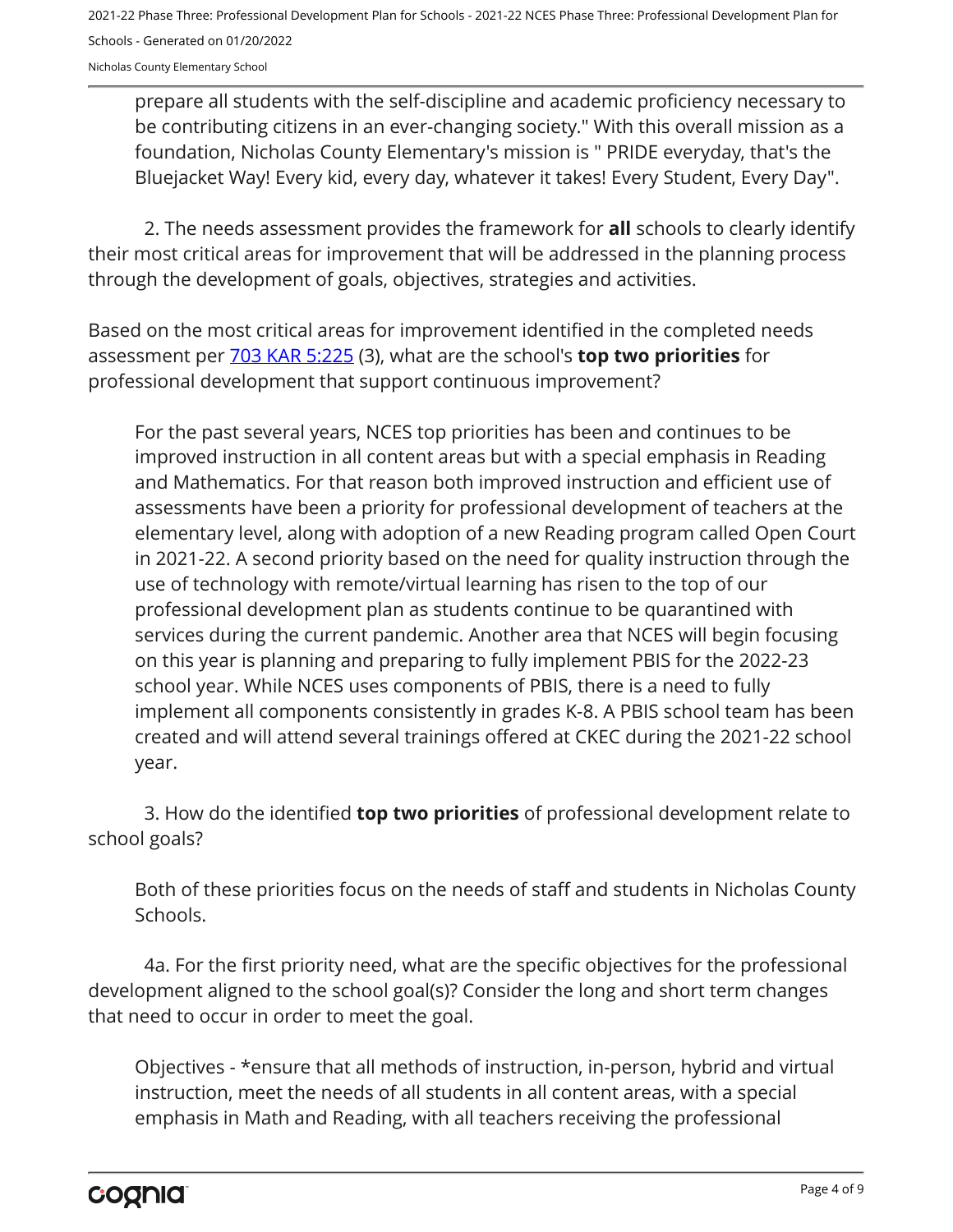development for new Reading program \*provide teachers with scaffolded professional development opportunities to assist them in providing quality instruction no matter what mode they are using ( in-person, hybrid and virtual instruction), and \*provide opportunities for data analysis of assessments from all modes of learning that will provide a framework for modifying instruction to meet the needs of all students

4b. What are the intended results? (student outcomes; educator beliefs, practices, etc.)

Intended results - \*students learning needs met in all methods/mode of learning, \*teachers' knowledge and skills improved in all methods/modes of instruction' \*increase in parental involvement with students' learning and academic success

4c. What will be the indicators of success? Consider the completed actions or markers that need to occur that would indicate the goals and objectives have been achieved.

Indicators of Success - \* improvement in students' academic achievement, \*teacher confidence in implementation of new knowledge and skills exhibited, and \* parents more involved in their children's academic performance

4d. Who is the targeted audience for the professional development?

Teachers, instructional assistants and administrators are the target audience for professional development provided by Nicholas County Schools.

4e. Who is impacted by this component of professional development? (students, teachers, principals, district leaders, etc.)

All constituents, students, teachers, instructional assistants, principals, district administrators, parents and community members can be impacted by the professional development provided by Nicholas County Schools.

4f. What resources are needed to support the professional development? (staff, funding, technology, materials, time, etc.)

The resources needed to support the professional development provided by Nicholas County Schools are time, funding and current technology.

4g. What ongoing supports will be provided for professional development implementation? (coaching, professional learning communities, follow up, etc.)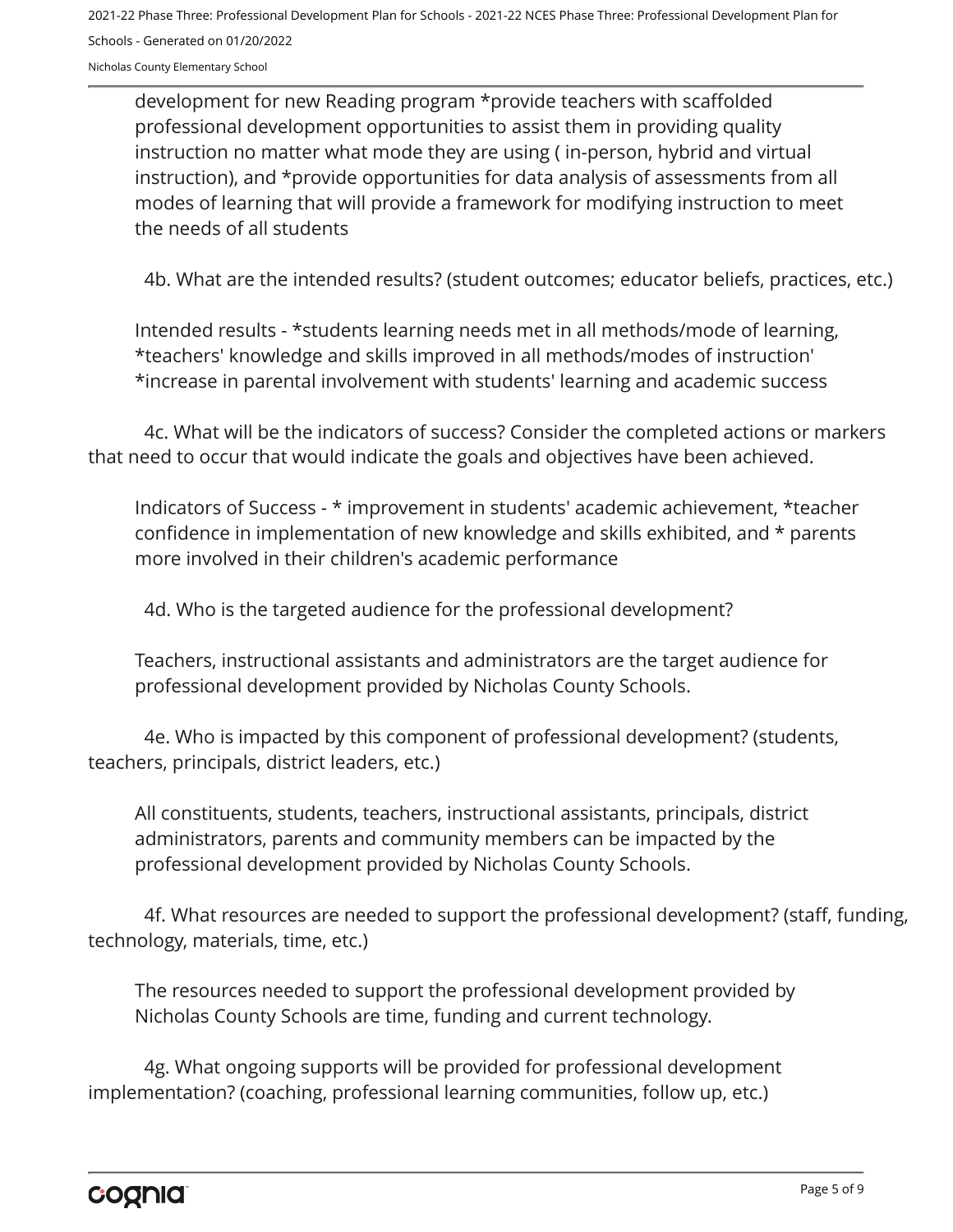Principals and the district's Supervisor of Instruction provide ongoing support for the professional development opportunities for the district. Professional Learning Communities (PLCs), departments and grade level teams also support the professional development of the members and the teaching staff at large.

4h. How will the professional development be monitored for evidence of implementation? Consider data (student work samples, grade-level assessments, classroom observations, etc.) that will be gathered, persons responsible and frequency of data analysis.

The district's Supervisor of Instruction keeps a Professional Development digital file for all faculty and administrators. She collects EILA and PD certificates from staff and principals provide attendance rosters for all building specific professional development sessions. Principals also provide documentation of data analysis at the classroom, grade level (K-8) and department level (9-12) to the Supervisor of Instruction which she adds to individual teachers and principals digital files. Documentation of classroom observations and administrative walk throughs is kept by administrators at the building level and is accessible to the Supervisor of Instruction and the Superintendent if needed.

5a. For the second priority need, what are the specific objectives for the professional development aligned to the school goal(s)? Consider the long and short term changes that need to occur in order to meet the goal.

A second priority based on the need for quality instruction through the use of remote and virtual learning has risen to the top of our professional development plan with students continuing to be quarantined with services during the current pandemic. Objectives: \*ensure that all methods of instruction, with a new emphasis on hybrid and virtual instruction, meet the needs of all students in all content areas, \*provide teachers with scaffolded professional development opportunities related to virtual instruction since the skill levels of teachers and administrators in this area are so varied, and \*provide opportunities for data analysis of assessments from all modes of learning but especially virtual learning that will provide a framework for modifying instruction to meet the needs of all students.

5b. What are the intended results? (student outcomes; educator beliefs, practices, etc.)

Intended results - \*students learning needs met through virtual instruction, \*teachers' knowledge and skills improved in virtual instruction' \*increase in parental involvement with students' learning and academic success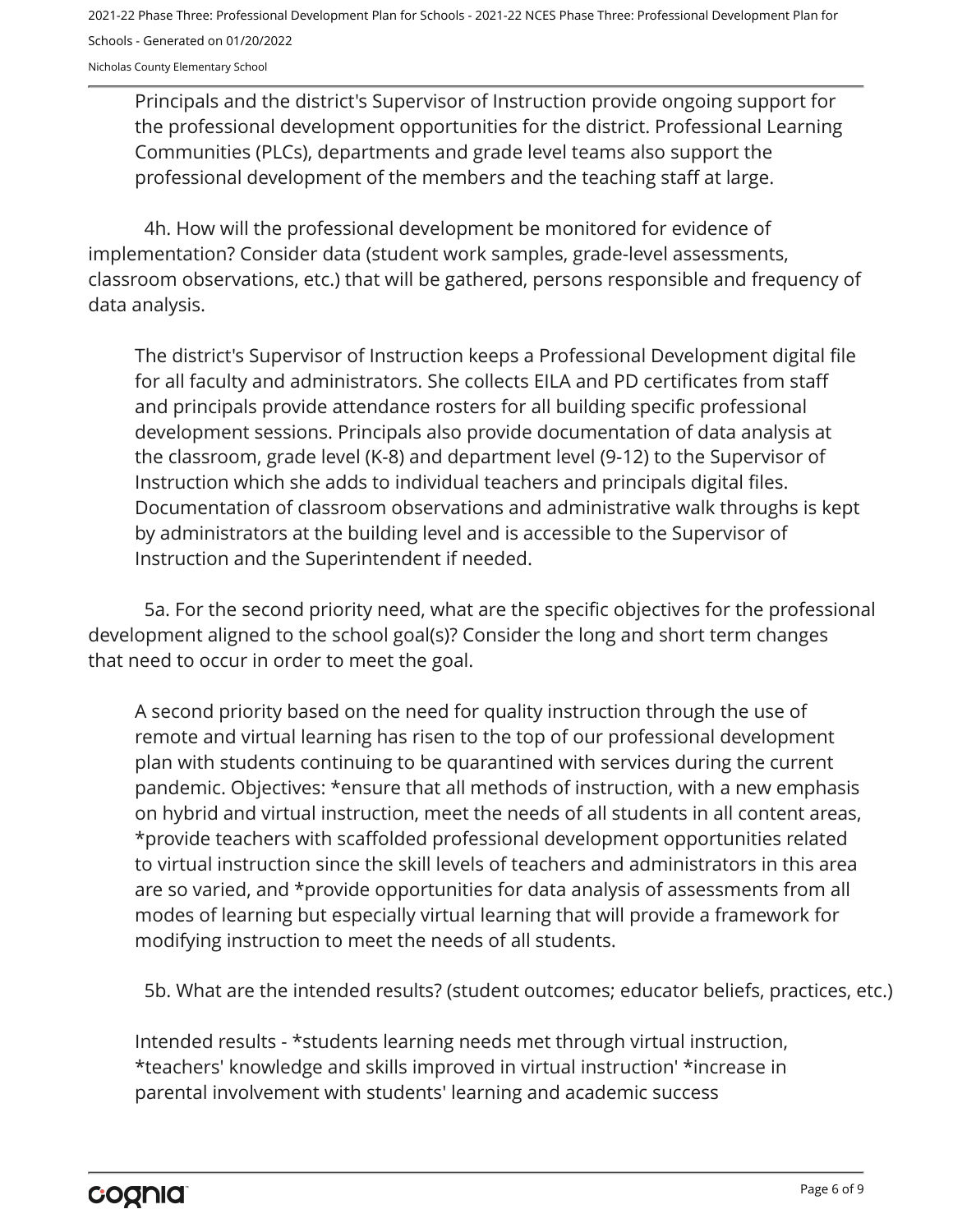2021-22 Phase Three: Professional Development Plan for Schools - 2021-22 NCES Phase Three: Professional Development Plan for Schools - Generated on 01/20/2022

Nicholas County Elementary School

5c. What will be the indicators of success? Consider the completed actions or markers that need to occur that would indicate the goals and objectives have been achieved.

Indicators of Success - \* improvement in students' academic achievement through efficient use of virtual learning, \*teacher confidence in implementation of new knowledge and skills exhibited, and \* parents more involved in their children's academic performance

5d. Who is the targeted audience for the professional development?

Teachers, instructional assistants and administrators are the target audience for professional development provided by Nicholas County Schools.

5e. Who is impacted by this component of professional development? (students, teachers, principals, district leaders, etc.)

All constituents, students, teachers, instructional assistants, principals, district administrators, parents and community members can be impacted by the professional development related to hybrid and virtual instruction.

5f. What resources are needed to support the professional development? (staff, funding, technology, materials, time, etc.)

Our district Supervisor of Instruction along with the Director of Technology support much of the professional development associated with virtual instruction. The district continued funding for the person hired to provide technological support for the new platform Edgenuity and the Chromebooks that were purchased for all students in grades 2-12. In 2021-2022, touchscreen Chromebooks were also purchased for Grades K-1. The district also funded a full-time certified teacher to provide academic support for students who chose to enroll in the district's Virtual Learning Only Academy. This staffing and funding support must continue as we work to meet the needs of all students on NTI days, quarantined students on the days they are not in our buildings and VLOA students everyday. This summer teachers, our teachers completed professional development of the new Reading Program, Open Court, and now can utilize all of the digital tools that are included. Teachers have also participated in self-directed opportunities to learn about additional apps and programs they can use in virtual instruction and opportunities have been provided for these teachers to share their new knowledge and skills with their fellow teachers and administrators. Additional time is needed to continue these opportunities for sharing.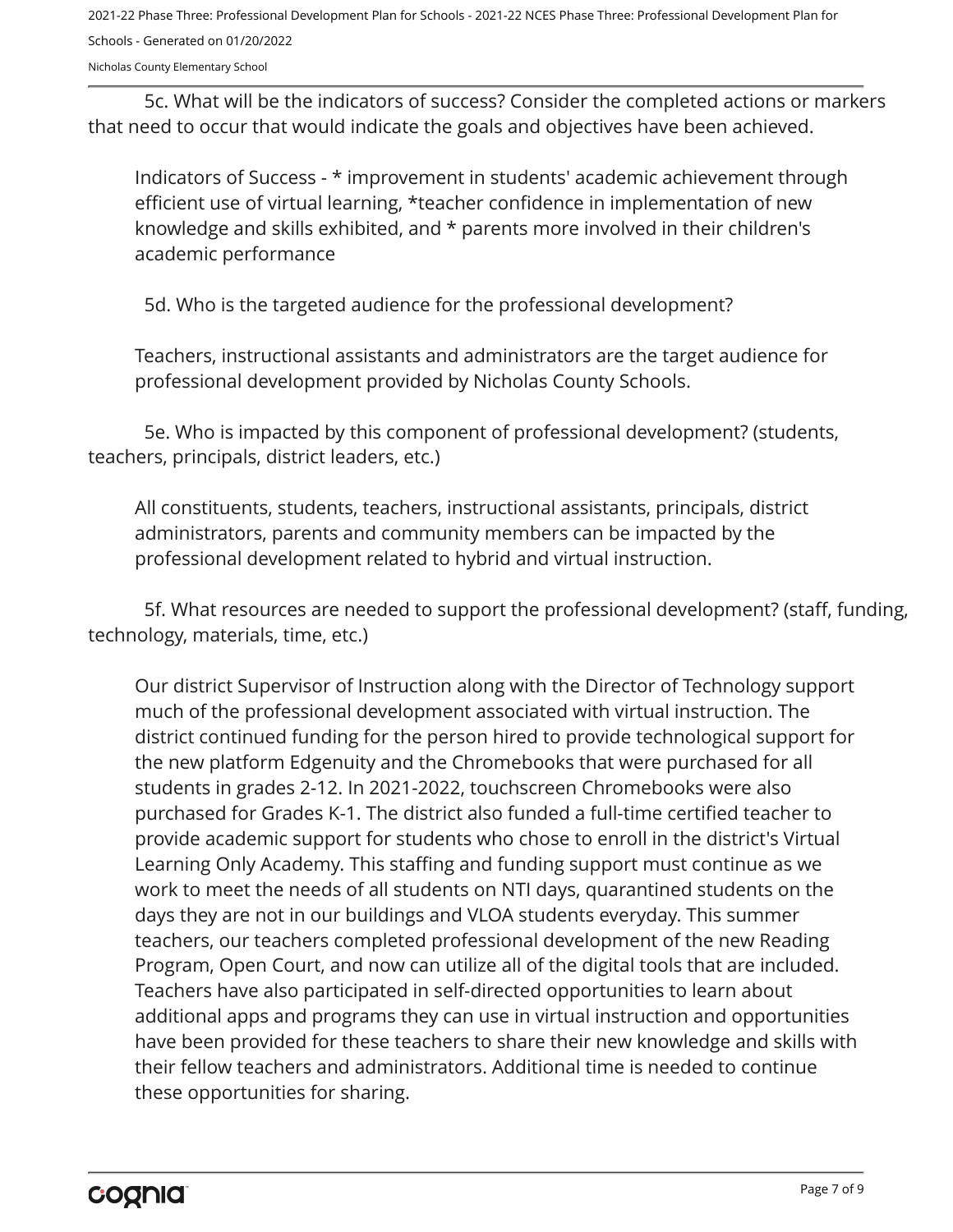2021-22 Phase Three: Professional Development Plan for Schools - 2021-22 NCES Phase Three: Professional Development Plan for Schools - Generated on 01/20/2022

Nicholas County Elementary School

5g. What ongoing supports will be provided for professional development implementation? (coaching, professional learning communities, follow up, etc.)

Principals and the district's Supervisor of Instruction and Director of Technology provide ongoing support for the professional development opportunities for the district. Professional Learning Communities (PLCs), departments and grade level teams also support the professional development of the members and the teaching staff at large.

5h. How will the professional development be monitored for evidence of implementation? Consider data (student work samples, grade-level assessments, classroom observations, etc.) that will be gathered, persons responsible and frequency of data analysis.

The district's Supervisor of Instruction keeps a Professional Development digital file for all faculty and administrators. She collects EILA and PD certificates from staff and principals provide attendance rosters for all building specific professional development sessions. Principals also provide documentation of data analysis at the classroom, grade level (K-8) and department level (9-12) to the Supervisor of Instruction which she adds to individual teachers and principals digital files. Documentation of classroom observations and administrative walk throughs is kept by administrators at the building level and is accessible to the Supervisor of Instruction and the Superintendent if needed.

6. Optional Extension: If your school has identified additional professional development priorities that you would like to include, you may upload an attachment with the answers to question 3 and a-h as seen in questions 4 and 5. If you do not wish to include an optional extension, please list N/A in the space provided below.

N/A